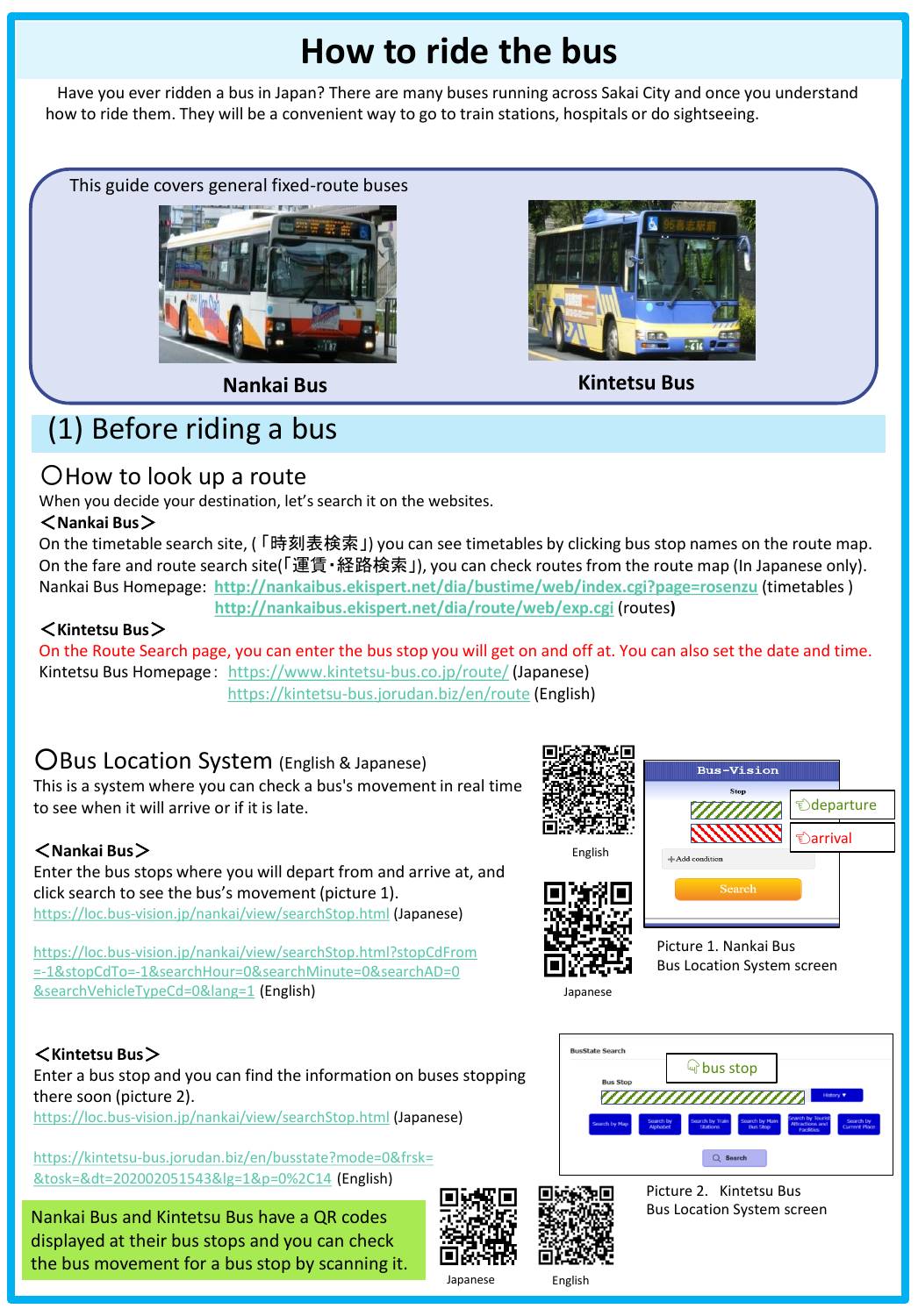#### ○Sakai City Bus Route Map(Japanese only)

A map showing the bus routes in Sakai City 「堺市バス路線マップ Jis available on the Sakai City website. ([https://www.city.sakai.lg.jp/shisei/toshi/kokyokotsu/bus\\_riyo/busmap180401.html](https://www.city.sakai.lg.jp/shisei/toshi/kokyokotsu/bus_riyo/busmap180401.html))

It is also available at the Administrative Information Center, Administrative Information Corners at every ward office (except Sakai Ward) and at tourist information centers.

## (2)Waiting for the bus

## ○Bus stops

Bus stops have a signpost with the bus stop name and timetable. Please wait here (Photo 1) until the bus comes.



## ○Timetables

The operational schedule varies on weekdays, Saturdays, Sundays and holidays (Table 1), so please be careful and make sure to check the day you ride on a bus. Also, please make sure to check the destination and route No., because two or more destinations may be on a timetable.

Photo 1 Left: Nankai bus stop Right: Kintetsu bus stop

|                                                                                                                                                                                                                                                                                        | [Nankai Bus]<br>Name of bus stop                                                                                                                      |                                                                                                                                         |
|----------------------------------------------------------------------------------------------------------------------------------------------------------------------------------------------------------------------------------------------------------------------------------------|-------------------------------------------------------------------------------------------------------------------------------------------------------|-----------------------------------------------------------------------------------------------------------------------------------------|
| <b>Kintetsu Bus</b>                                                                                                                                                                                                                                                                    | 毛穴大橋                                                                                                                                                  | 発車予定時刻表                                                                                                                                 |
| 2014年 9月21日<br>つき野センター                                                                                                                                                                                                                                                                 | 時 5<br>6                                                                                                                                              | 16 1<br>13 14 15<br>9                                                                                                                   |
| き<br>野<br>東<br>き<br>46 47 48<br>о<br>曜<br>曜<br>曜<br>金<br>日<br>月<br>用<br>用<br>用<br>休<br>$\sim$<br>39<br>38<br>39<br>19<br>-46<br>-46<br>36<br>36<br>54<br>59<br>19<br>46<br>-59<br>39<br>46<br>39<br>30<br>29<br>49<br>39<br>59<br>39<br>59<br>19<br>13.<br>51<br>51<br>$\vert 9 \vert$ | $\begin{array}{ c c c c c }\n\hline\n212 & 212V\n\end{array}$<br>Route No. and<br>29<br><b>212C</b><br>泉ヶ丘駅(北側)<br>destination<br>泉 北 2 号<br>32<br>49 | $\overline{3}$<br>3<br>3 <sup>1</sup><br>3<br>$\overline{\mathbf{3}}$<br>3 <sup>l</sup><br>3 1<br>45 20 27 33 33 33 33 33 33 33 33 34 2 |
| 59<br>59<br>39<br>29<br>36<br>24<br>59<br>2 <sub>A</sub><br>10<br>20<br>-39<br>34<br>46<br>9<br>39<br>46<br>-59<br>39<br>᠊ᢆᠣ<br>59<br>9<br>58<br>59                                                                                                                                    | 233 233V<br>栂·美木多駅<br>Hour<br>平日<br>泉 北 2 号 線                                                                                                         | 20 51 51 51 10<br>55 39 9 51 51 51<br>47                                                                                                |
| 49<br>59<br>58<br>Table 1                                                                                                                                                                                                                                                              | 181V<br>深井駅<br>Minute<br>銘の宮団地センター<br>八 田 北 ■<br>北 Br<br>41 52                                                                                        | 3 5 15 5 23 23 23 23 23 23 24<br>24 27 38 38 53 53 53 53 53 53 53 44<br>59                                                              |
| Make sure to check the day you ride a bus<br>平日、月曜~金曜: Weekday<br>土曜: Saturday 休日: Sunday and holiday                                                                                                                                                                                  | $212$ 212V<br>212C<br>泉ヶ丘駅(北側)<br>泉 北 2 号                                                                                                             | 45 28 28 28 28 28 28 28 28 28 28<br>58 58 58 58 58 58 58 58 58                                                                          |
| 土休日: Saturday, Sunday and holiday                                                                                                                                                                                                                                                      | $233$ $233V$<br>E<br>58<br>栂·美木多駅<br>休<br>E<br>泉 北 2 号                                                                                                | 8 <sup>1</sup><br>8<br>8<br>8                                                                                                           |

## (3)When the bus arrives

## 〇Check the destination

Before riding, please check the route No. and destination indicated on the front side of the bus (Photo 2).

The same bus stop may have different buses pass through it so please check before you get on.

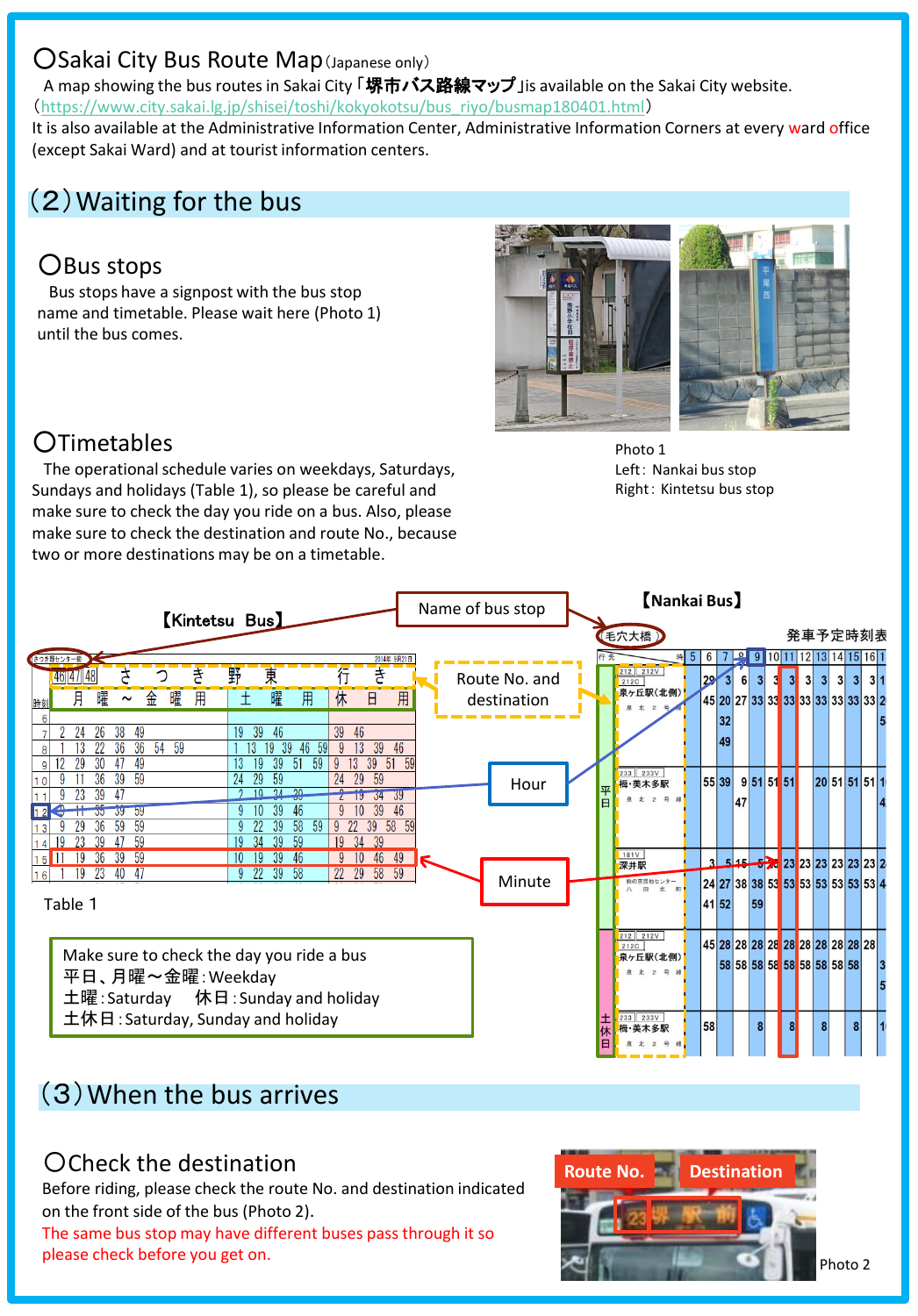## ○Getting on

Please ride from the door at the back of the bus (Photo 3). The number ticket machine and IC card reader is right by the entrance.

#### 【**When using cash**】

Please take a number ticket per person from the issuance machine (Photo 4).

#### 【**When using an IC card**】

Please put your IC card on the reader until it makes a sound (Photo 5).

PiTaPa, ICOCA and cards from other regions can be used on Nankai and Kintetsu buses. You can also use the cards below.

(Kitaca, PASMO, Suica, manaca, TOICA, Hayakaken, nimoca, SUGOCA) There is also the Nankai Bus card Nacchi.

## ★Notices and cautions

・Smoking is not allowed inside the bus.

- ・Bicycles are not allowed on board.
- ・Please don't move around inside the bus or talk to the driver while it's moving as it is dangerous.
- ・Please don't put your hands or legs out from the windows.

・Please avoid behaviors that disturb other passengers (e.g. talking over a cellphone, loud noise leaking from a music player, drinking alcohol etc.).

・Please observe good manners, including giving up priority seats to the elderly, persons with disabilities, pregnant women etc.

・Please don't litter around the bus stop.

# (4)Getting off the bus

When the bus stop name of your destination is announced or indicated on the electric bulletin board at the front (Photo 6), please press a button set up in front of your seat or on handrails to tell the driver you are getting off (Photo 7).

When arriving at the bus stop, please proceed forward to the exit and pay the fare before getting off (please see the section (5) Fares on the next page). Please don't touch the door, as it opens automatically.





Photo 7

(Exception) Getting on at the front and off at the back of the bus

The Sakai Shuttle Bus (Nankai Bus No. 0) which runs from Sakaiekimae bus stop to Sakaihigashi ekimae bus stop is different to other buses.

①Get on the bus at the front door

②Pay your fare when you get on ③Get off the bus at the back door





**Exit Entrance**

Photo 5